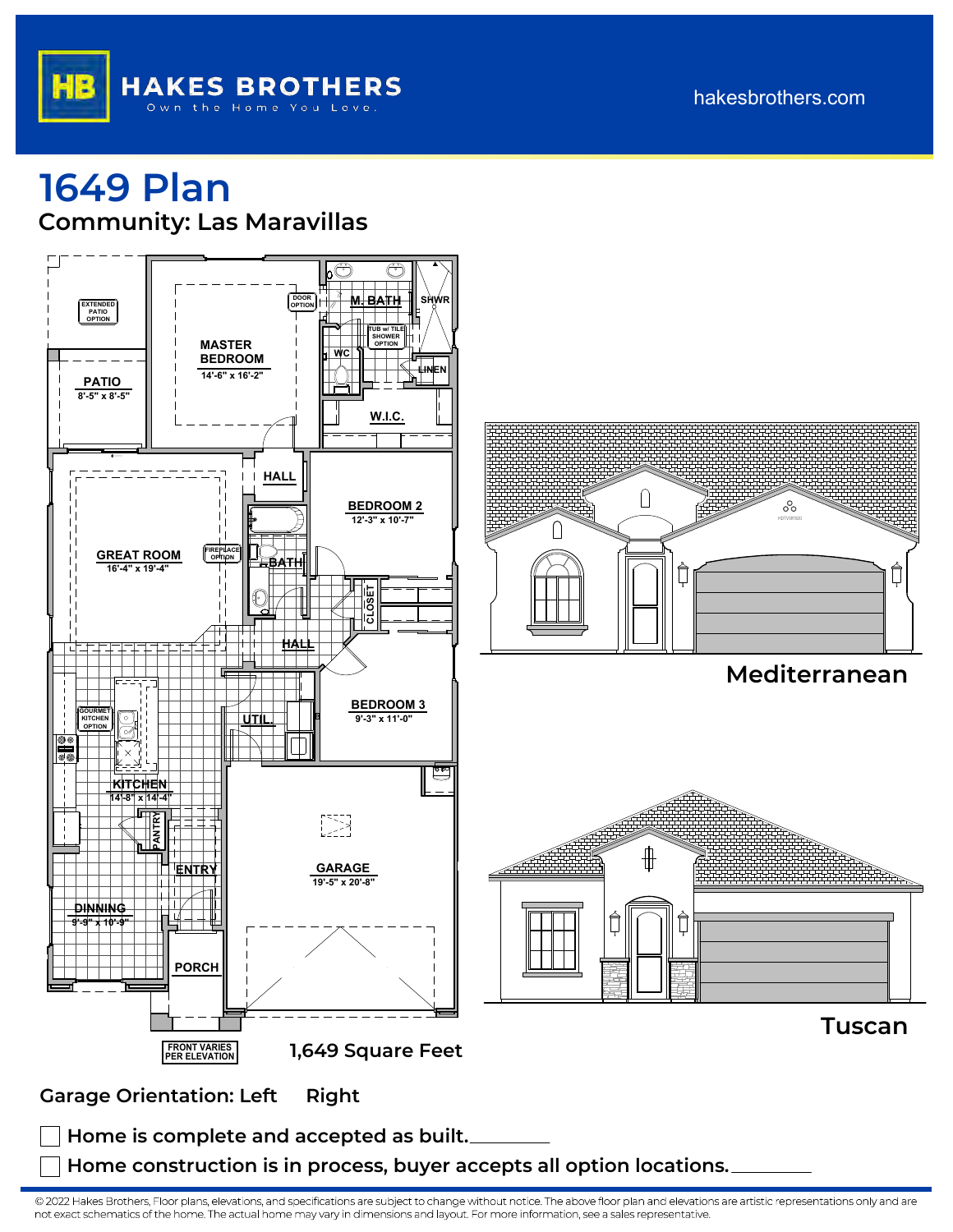



**1649 Plan Options Community: Las Maravillas**



**3rd Car Garage Option**



© 2022 Hakes Brothers, Floor plans, elevations, and specifications are subject to change without notice. The above floor plan and elevations are artistic representations only and are not exact schematics of the home. The actual home may vary in dimensions and layout. For more information, see a sales representative.